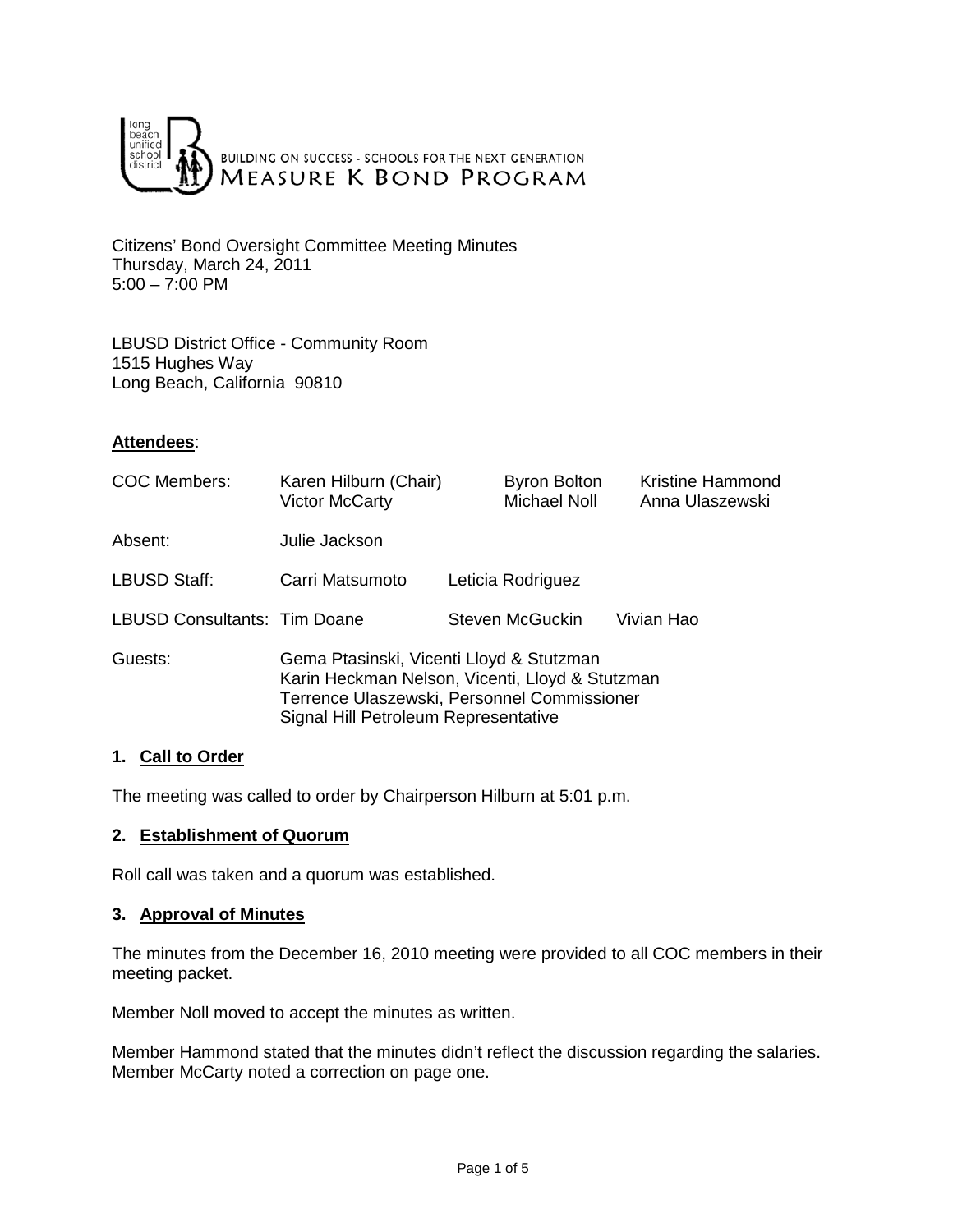Carri Matsumoto stated that the audit finding stated that money could be used for salaries related to Measure K activities, although it's been the district's position not to do so.

Member Ulaszewski inquired who would make that decision. Ms. Matsumoto replied that it would be up to the Executive Staff.

The motion was seconded by Member Hammond and the motion passed. Member Ulaszewski abstained.

### **Change in Order of Business**

### **2010/2011 Auditors**

Ms. Matsumoto stated that the 2010/2011 Auditors under New Business would be moved up on the agenda.

Gema Ptasinski and Karin Heckman Nelson, with Vicenti, Lloyd & Stutzman, stated that they would be the auditors for the 2010-11 school year. Ms. Ptasinski shared information on Proposition 39, how the money may be spent and the accountability requirements. There is a new bill, Senate Bill 1473, which states that independent financial and performance audits shall follow the Government Auditing Standards issued by the Controller General of the United States.

Ms. Heckman Nelson shared that the performance audit would be from July 2010 thru June 2011. She reviewed the timeline to be followed, with a final report in December. They will also look at the prior audit recommendations. Their objective is that of compliance only.

Discussion included the risk assessment, the governmental audit standard and the scope of the audit. Member Ulaszewski asked to change the scope and Ms. Matsumoto replied that Staff made the decision.

Member McCarty commented that the committee represents the public and are the overseers of their interests. The auditors are the only source to verify the facts. Ms. Ptasinski replied that she appreciates his comments.

Member Ulaszewski asked how often the district changed their auditors. Ms. Matsumoto replied that it's about every 3-5 years.

Chairman Hilburn thanked Ms. Ptasinski and Ms. Heckman Nelson.

### **4. Communications**

Chairman Hilburn shared an articled regarding the Long Beach City College bond program. She also shared that the senior citizens had thanked her for the informational flyers.

## **5. Public Comment**

Chairman Hilburn acknowledged a representative from Signal Hill Petroleum, who are neighbors at the GTE site as well as Al Frangione, with CPM.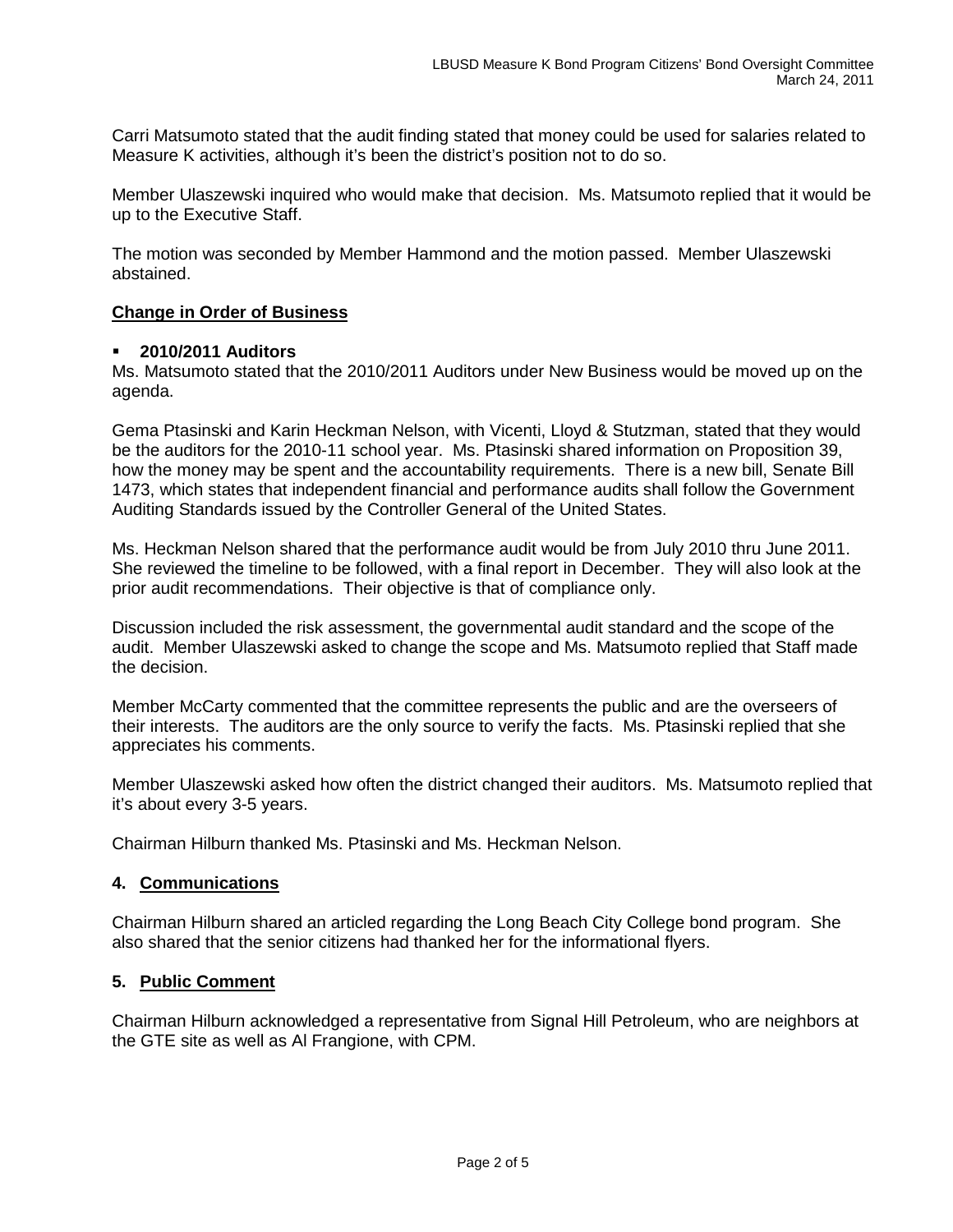Member Hammond asked what the response should be when asked why the district is closing schools while at the same time, they are building new ones? Chairman Hilburn said that they should contact the Board of Education.

# **6. Staff Reports**

## **Measure K Bond Program Update**

GTE Project. The GTE project is nearly 55-60% completed. They have expended \$30 million and have received \$12.9 million in State funds. The expected opening is September 2012. Ms. Matsumoto asked the committee members if they would like to consider another site tour.

Member Noll asked if there was enough money being held for contingencies? Ms. Matsumoto replied that she anticipated for the \$45 million recently approved by the Board to be sufficient. Member Ulaszewski inquired why so much? Ms. Matsumoto explained that unforeseen issues had come up, including three rounds of soil remediation. Construction had to start in order to capture the Sate funding, which carried certain risks.

ECATS site. The demolition is complete. They are working with the LB Water Dept. on relocating the water line. Carri Matsumoto anticipates the bidding process to begin in April, with the work starting in the summer. The expected opening is September 2013.

Member McCarty asked if the changes in technology are being considered before the submittal of bids. Ms. Matsumoto replied that they are.

Roosevelt ES. Roosevelt Elementary School will be a complete replacement with a projected budget of \$44.87 million. The design team has created several concepts for review.

Discussion was held as to how this was determined and how to best explain it to the public, as well as interim housing of the current students.

Cabrillo HS. The master plan for the pool project has been completed and the conceptual design is under way.

Jordan HS. Awaiting the results from the North Long Beach Initiative focus groups.

New High School #2 (Browning site). Due diligence activities are under way. Ms. Matsumoto shared that it most likely will be a themed school, much like ECATS. An architect will be selected within the next quarter.

Newcomb Academy. A complete replacement has been recommended, due to the significant work needed to retrofit the school, and has been identified as higher priority. Ms. Matsumoto shared this is recommended when the repair costs far exceed the costs to replace.

## **Quarterly Financial Update**

Tim Doane shared that the format has been changed, after taking the Committee's comments into consideration. The information contained in the report remains the same. Mr. Doane reviewed the Executive Summary and noted the budget increases, which mostly are related to consultant expenses.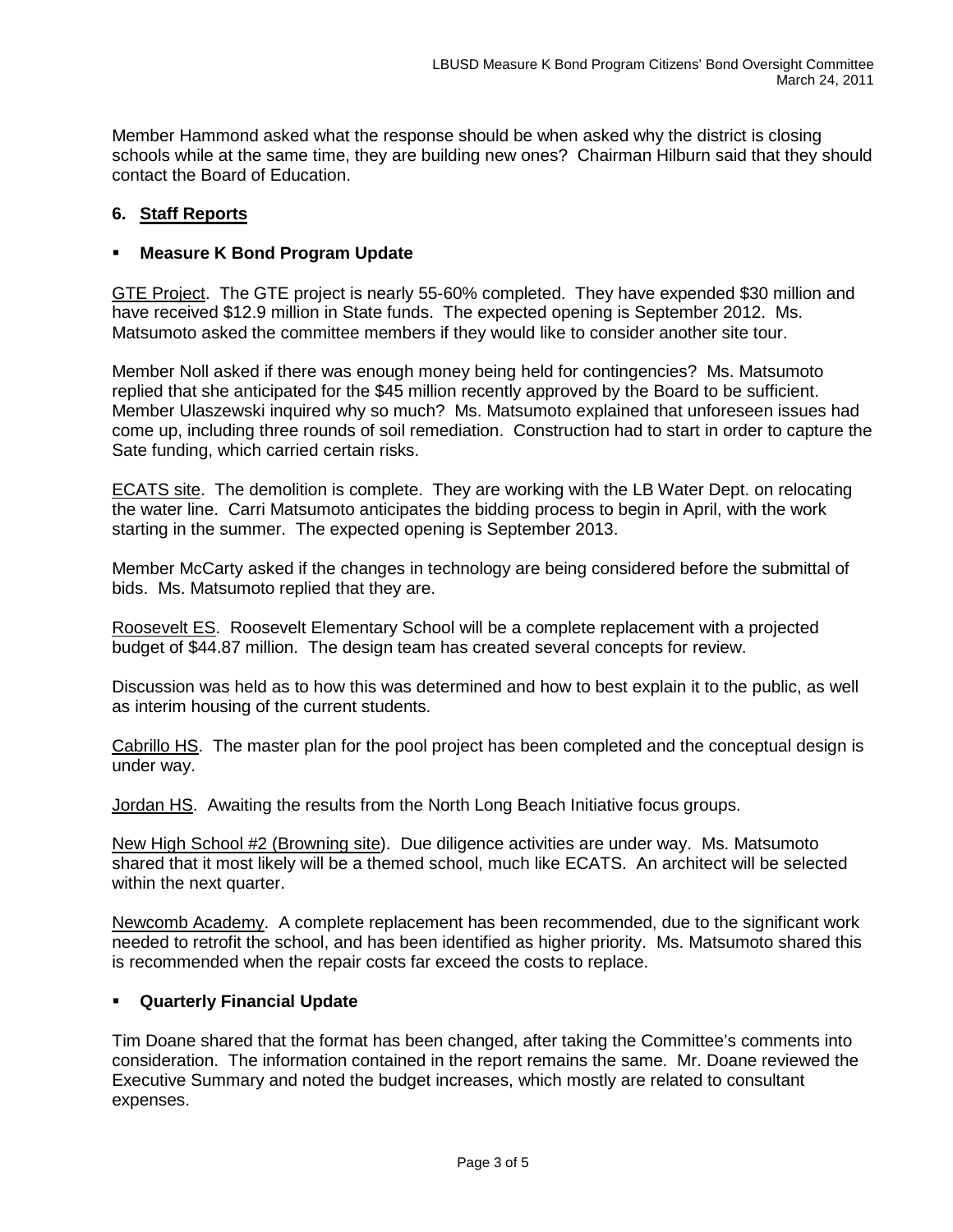Member Ulaszewski inquired about the length and scope of the contract for the Communications Coordinator. Ms. Matsumoto replied that Ms. Vivian Hao will primarily work with the project managers and with community outreach.

Further discussion was held with regards to the miscellaneous costs and the best way to include them in the financial report. Ms. Ulaszewski shared that the breakdown of miscellaneous costs is very important, especially when they are high.

Mr. Doane stated that in response to Mr. Noll's request, he had revised the budget modification to include the loss reserve.

# **7. Old Business**

### **Draft COC Annual Report**

Chairman Hilburn shared that she had met with Julie Jackson, Carri Matsumoto and Priscilla Archuleta to discuss what should be included in the annual report. After district staff submitted a draft version based on the guidelines, Karen and Julie reviewed and edited the report. Carri noted that the incorrect version was inadvertedly emailed to the Committee members, and the correct version was shared.

Committee members reviewed the report and gave their input. The Annual Report will be presented at an upcoming Board Meeting and then be available on the district website. Chairman Hilburn stated that this should be an action item.

Member Ulaszewski motioned to approve the Annual Report. Motion was seconded by Member Bolton and the motion passed.

### **8. New Business**

### **COC Member Renewal**

Member McCarty shared that he would not be renewing his participation on the committee. Ms. Matsumoto will advise the Superintendent of his decision as the vacancy will have to be posted.

Member Ulaszewski noted that the names of the Committee members are not currently listed on the website. Vivian Hao stated that they are working on a new website and she will ensure that they get included.

### **9. Announcements**

None.

### **Adjournment**

Member McCarty motioned for adjournment at 6:48 p.m.

### **Next Meeting**